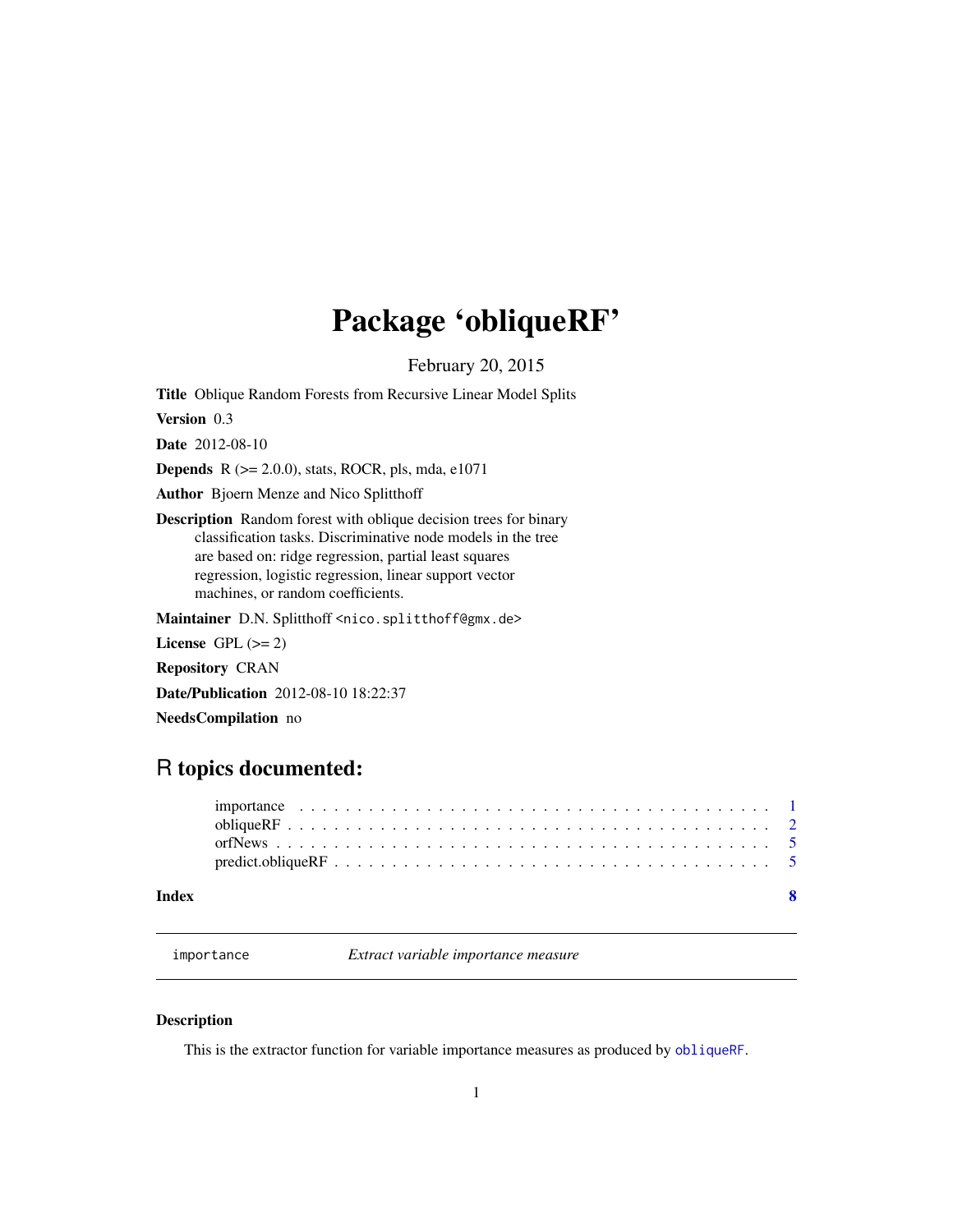#### <span id="page-1-0"></span>Usage

```
## S3 method for class 'obliqueRF'
importance(x, ...)
```
#### Arguments

x an object of class [obliqueRF](#page-1-1). ... not used.

#### Value

The variable importance

#### See Also

[obliqueRF](#page-1-1)

#### Examples

```
require(obliqueRF);
data(iris);
#extract feature matrix
x<-as.matrix(iris[,1:4]);
#convert to 0/1 class labels
y<-(as.numeric(iris[,5])>1)*1;
iris.orf <- obliqueRF(x,y,training_method="log",bImportance=TRUE);
importance(iris.orf);
## Also see example given in ?obliqueRF()
```
<span id="page-1-1"></span>obliqueRF *Classification with Oblique Random Forest*

#### Description

obliqueRF implements a random forest with oblique decision trees for binary classification tasks. Discriminative node models in the tree are based on: ridge regression, logistic regression, linear support vector machines, or random splits.

#### Usage

```
## Default S3 method:
obliqueRF(
                    x,
                    y,
                    x.test=NULL,
```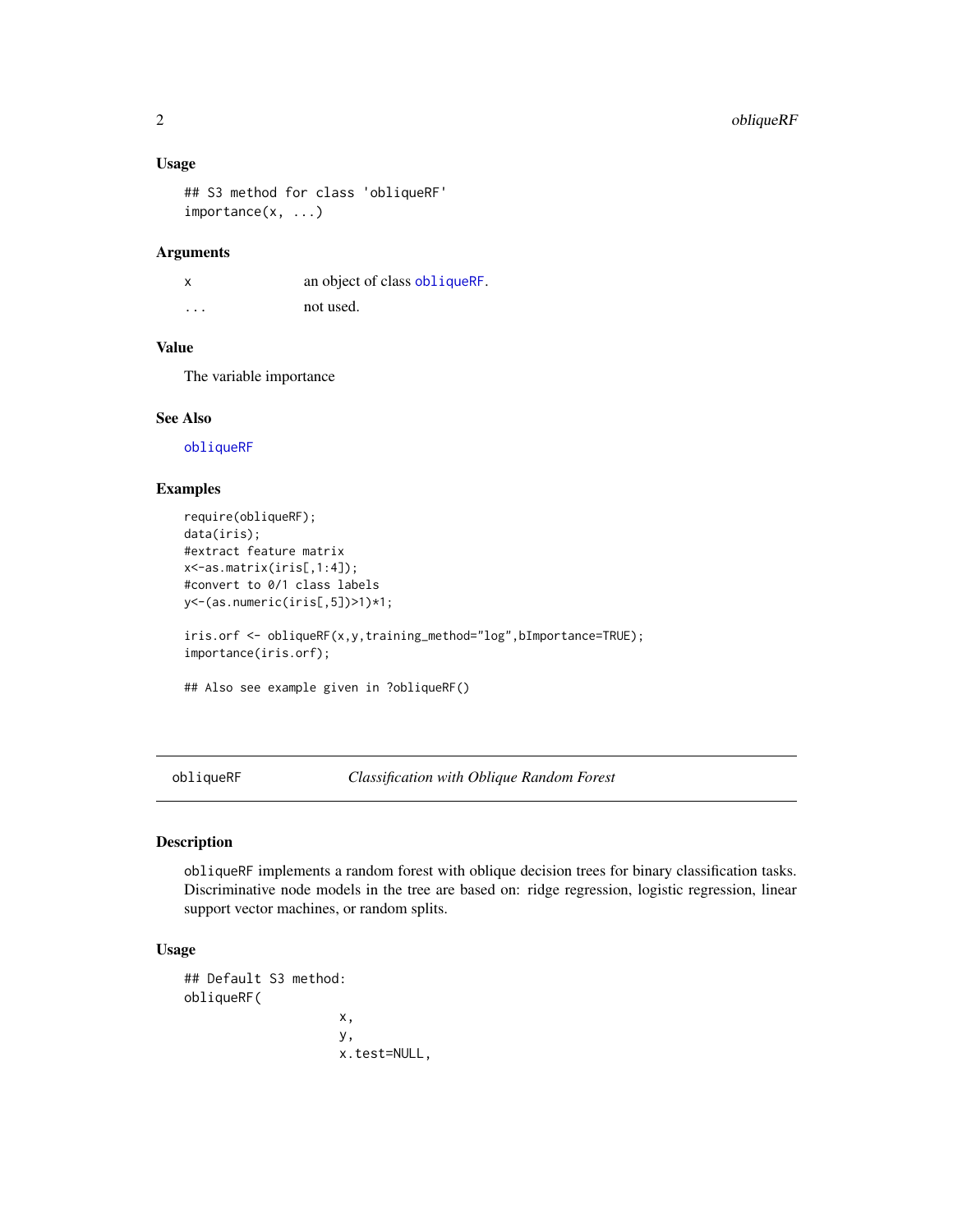#### obliqueRF 3

```
y.test=NULL,
mtry=NULL,
ntree=100,
training_method="ridge",
bImportance = F,
bProximity = F,
verbose = F,
...
\mathcal{L}
```
#### Arguments

| $\times$        | a data frame or a matrix of predictors; rows are samples, columns are featues                                                                                                                                                                                                                                                                                                                                                        |
|-----------------|--------------------------------------------------------------------------------------------------------------------------------------------------------------------------------------------------------------------------------------------------------------------------------------------------------------------------------------------------------------------------------------------------------------------------------------|
| y               | a binary response vector (numeric, factor); for now only binary classification<br>problems are supported                                                                                                                                                                                                                                                                                                                             |
| x.test          | optional: predictors of a test data set; if no test data set is given the training data<br>set is used                                                                                                                                                                                                                                                                                                                               |
| y.test          | optional: binary response vector of a test data set                                                                                                                                                                                                                                                                                                                                                                                  |
| mtry            | the number of variables to be tested in each node; default is mtry = $max(sqrt(ncol(x), 2))$                                                                                                                                                                                                                                                                                                                                         |
| ntree           | the number of trees to generate in the forest; default is ntree $= 100$                                                                                                                                                                                                                                                                                                                                                              |
| training_method |                                                                                                                                                                                                                                                                                                                                                                                                                                      |
|                 | specify the node model; valid models are "ridge" for fast ridge regression using<br>SVD, "ridge_slow" for a slower version using separate explicit ridge regres-<br>sions, "pls" for partial least squares regression, "svm" for a linear support vector<br>machine, "log" for logistic regression, "rnd" for a random hyperplane; hyper-<br>parameters for constrained methods are adapted to the oob data available at the<br>node |
| bImportance     | calculate the obliqueRF variable importance? default is FALSE; importance can<br>only be calculated for unconstrained regression and sets training_method="log";<br>set ntree to a very large value                                                                                                                                                                                                                                  |
| bProximity      | calculate the obliqueRF sample proximity? default is FALSE; be aware that<br>the proximity matrix scales with $nrow(x)^2$ and may require a prohibitive large<br>amount of memory; set ntree to a very large value                                                                                                                                                                                                                   |
| verbose         | print status messages?                                                                                                                                                                                                                                                                                                                                                                                                               |
| .               | not used                                                                                                                                                                                                                                                                                                                                                                                                                             |

#### Details

Subspace dimensionality mtry should be adjusted on a test set for optimal performance; ntree should be chosen sufficiently large.

Node models with constraint, i.e., ridge regression, partial least squares regression, linear support vector machine, are optimized in each split in a test on the out-of-bag samples available at that node. (Ridge and partial least squares regression are used without feature scaling, the support vector machine model scales feature.) Choose the logistic node model if a constrained fit is not desired or required.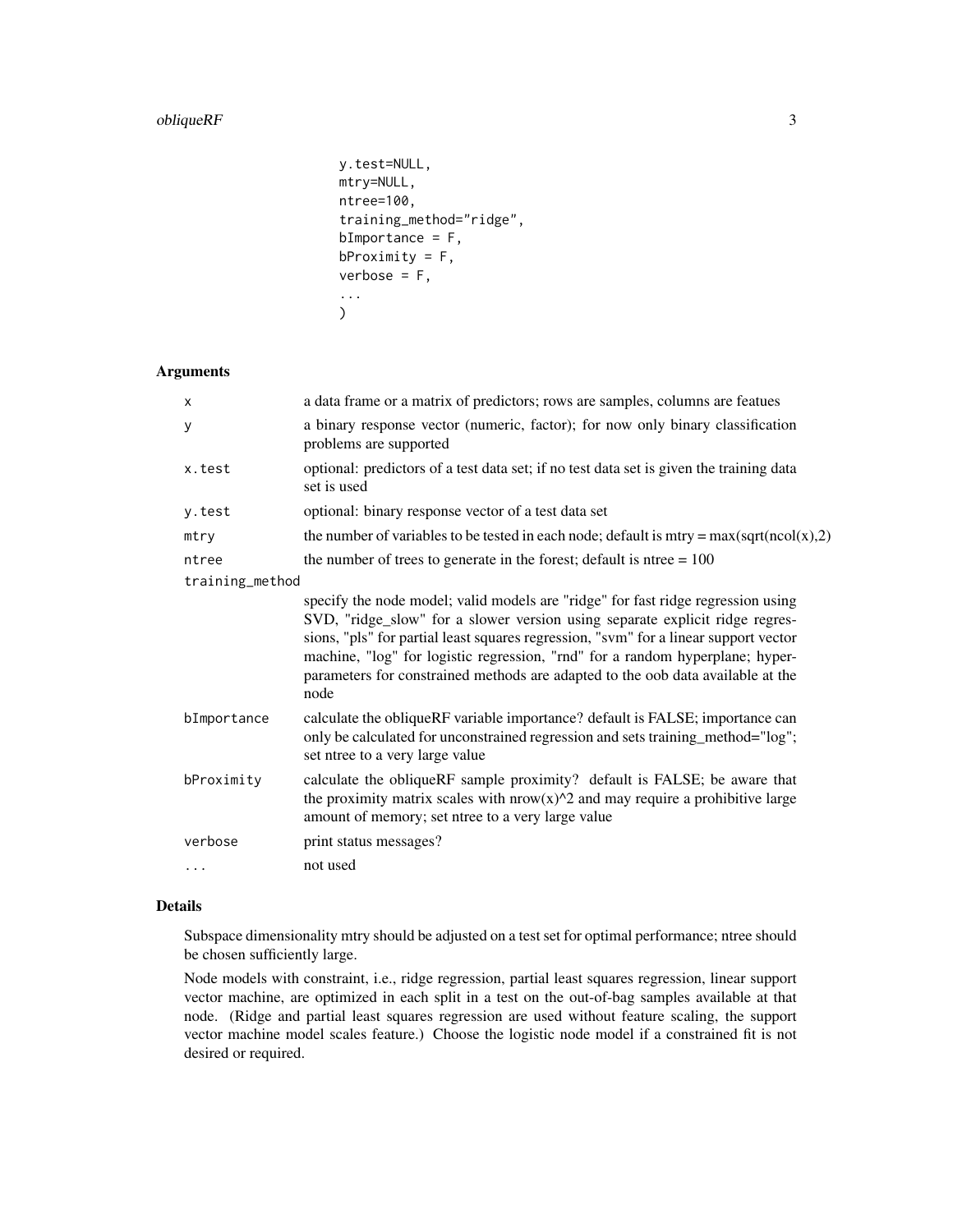The obliqueRF importance counts how often a variable was deemed relevant (at .05 level) when chosen for a split at a node (increasing the importance value by 1) and how often it was irrelevant for the split (decreasing by 1). Significance is determined through ANOVA tables for the fitted logistic node model.

This is an R implementation, C code available from the authors upon request.

#### Value

An object of class obliqueRF, which is a list with the following components:

| call        | the original call to obliqueRF                                                            |
|-------------|-------------------------------------------------------------------------------------------|
| type        | for now only classification                                                               |
| errs        | list with errors                                                                          |
| class_names | class names referring to classes "0" and "1" in errs.                                     |
| pred        | list containing the prediction result                                                     |
| lab         | description of the node training method                                                   |
| ntree       | number of trees used                                                                      |
| mtry        | number of split variables                                                                 |
| importance  | a vector with the variable importances - or NULL, if the importance was not<br>calculated |
| proximity   | the variable proximity - or NULL, if the proximity was not calculated                     |
| num_classes | the number of classes                                                                     |
| trees       | the tree structure that was learned                                                       |

#### Author(s)

Bjoern Menze <menze@csail.mit.edu> and D.N. Splitthoff <nico.splitthoff@gmx.de>.

#### References

Menze BH, Kelm BM, Splitthoff DN, Koethe U, Hamprecht FA. On oblique random forests. Proc ECML/PKDD 2011. LNCS 6911, 453-469 [http://people.csail.mit.edu/menze/papers/menz](http://people.csail.mit.edu/menze/papers/menze_11_oblique.pdf)e\_ [11\\_oblique.pdf](http://people.csail.mit.edu/menze/papers/menze_11_oblique.pdf).

#### See Also

[predict.obliqueRF](#page-4-1), [importance.obliqueRF](#page-0-1)

#### Examples

```
require(obliqueRF)
data(iris)
```
## data # extract feature matrix x<-as.matrix(iris[,1:4]) # convert to 0/1 class labels

<span id="page-3-0"></span>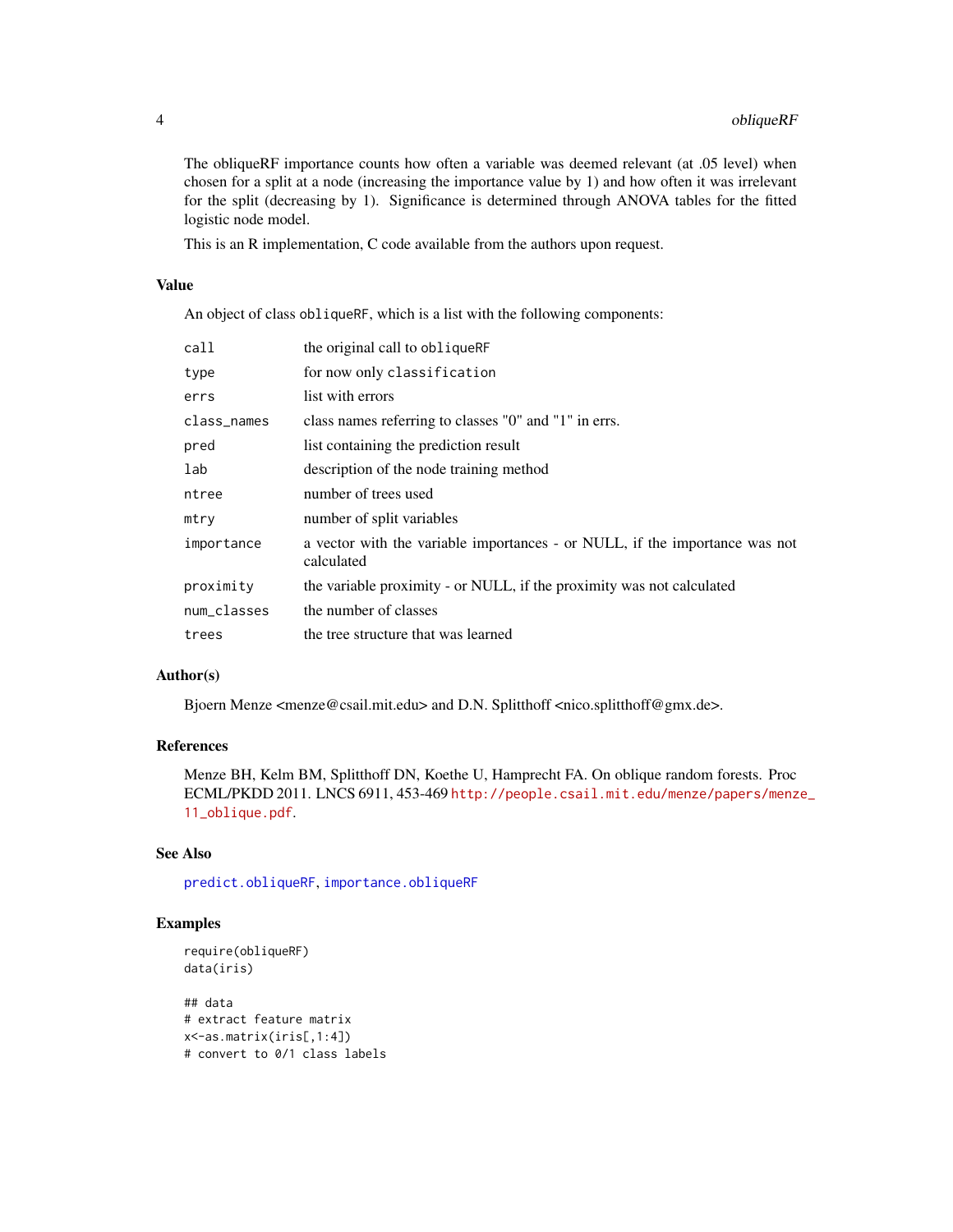#### <span id="page-4-0"></span>orfNews 5

```
y<-as.numeric(iris[,5]=="setosa")
## train
smp<-sample(1:nrow(iris), nrow(iris)/5)
obj <- obliqueRF(x[-smp,], y[-smp])
## test
pred <- predict(obj, x[smp,], type="prob")
plot(pred[,2],col=y[smp]+1,ylab="setosa probability")
table(pred[,2]>.5,y[smp])
## example: importance
imp < -rep(0, ncol(x))names(imp)<-colnames(x)
numIterations<-2 #increase the number of iterations for better results, e.g., numIterations=100
for(i in 1:numIterations){
obj<-obliqueRF(x,y,
training_method="log", bImportance=TRUE,
mtry=2, ntree=20)
imp<-imp+obj$imp
plot(imp,t='l', main=paste("steps:", i*20), ylab="obliqueRF importance")
}
```
orfNews *Show the NEWS file*

#### Description

Show the NEWS file of the obliqueRF package.

#### Usage

orfNews()

#### Value

Package released: 05 Sept 2011.

<span id="page-4-1"></span>predict.obliqueRF *predict method for oblique random forest objects*

#### Description

Prediction of test data using oblique random forest.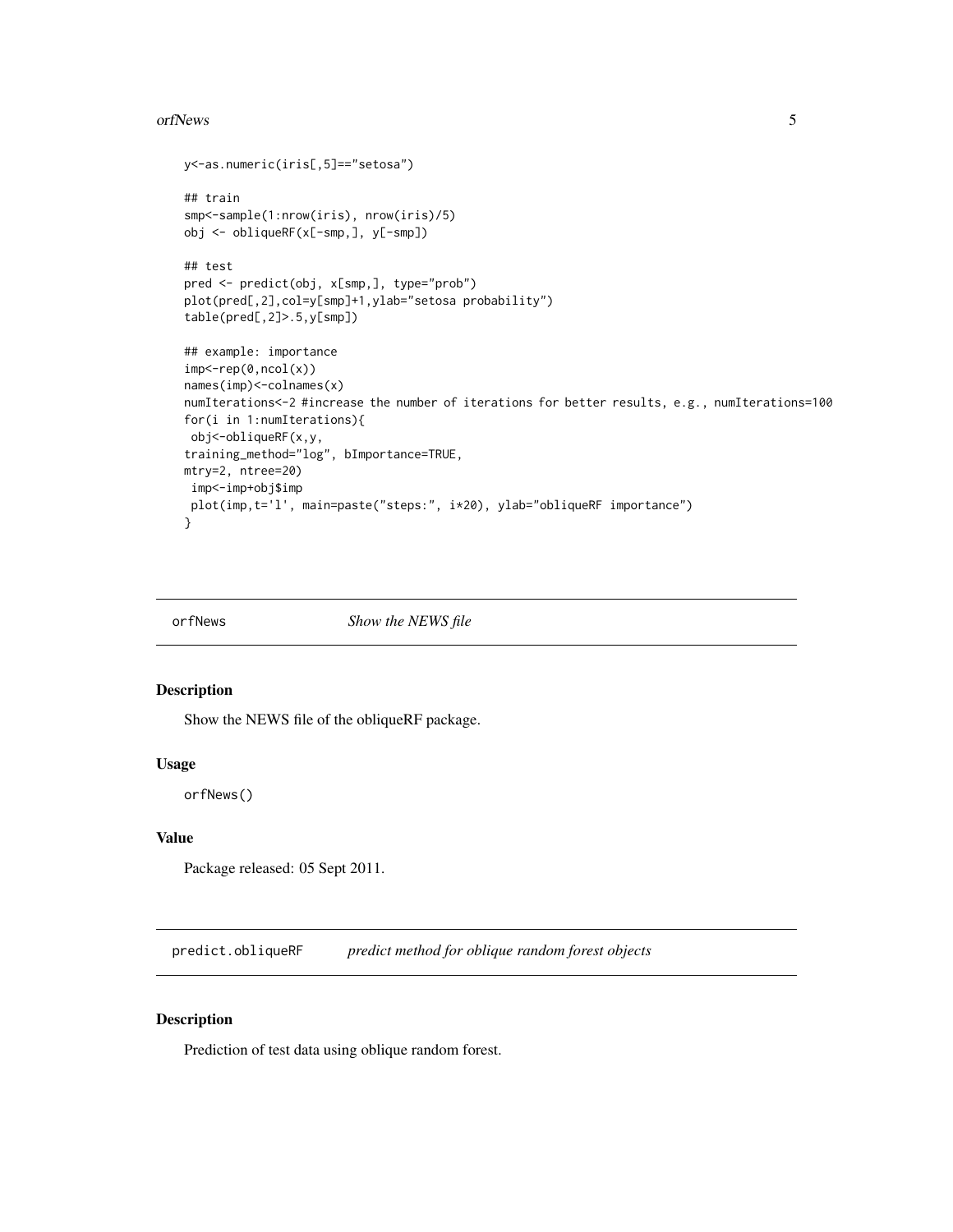#### <span id="page-5-0"></span>Usage

```
## S3 method for class 'obliqueRF'
predict(object, newdata, type="response", proximity=F,...)
```
#### Arguments

| object    | an object of class obliqueRF, as that created by the function obliqueRF.                                                                        |
|-----------|-------------------------------------------------------------------------------------------------------------------------------------------------|
| newdata   | a matrix containing new data.                                                                                                                   |
| type      | one of response, prob. or votes, indicating the type of output: predicted val-<br>ues, matrix of class probabilities, or matrix of vote counts. |
| proximity | should proximity measures be computed (based on all data)?                                                                                      |
| $\ddotsc$ | not used currently.                                                                                                                             |

#### Value

pred, which can be the following, depending on type:

| response | pred is a vector with predicted classes (threshold is 0.5).                                        |
|----------|----------------------------------------------------------------------------------------------------|
| prob     | pred is a matrix of class probabilities (one row for each class and one column<br>for each input). |
| votes    | pred is a matrix of vote counts (one row for each class and one column for each<br>new input).     |

If proximity=TRUE, the returned object is a list with two components: pred is the prediction (as described above) and proximity is the proximitry matrix.

#### Author(s)

Bjoern Menze <menze@csail.mit.edu> and D.N. Splitthoff <nico.splitthoff@gmx.de>.

#### References

Menze BH, Kelm BM, Splitthoff DN, Koethe U, Hamprecht F. On oblique random forests. Proc ECML/PKDD 2011. LNAI, 16p. [http://people.csail.mit.edu/menze/papers/menze\\_11\\_](http://people.csail.mit.edu/menze/papers/menze_11_oblique.pdf) [oblique.pdf](http://people.csail.mit.edu/menze/papers/menze_11_oblique.pdf).

#### See Also

[obliqueRF](#page-1-1)

#### Examples

```
## Classification:
require(obliqueRF);
data(iris);
#sample some cases
s<-sample(150,100);
#extract feature matrix
x_train<-as.matrix(iris[s,1:4]);
```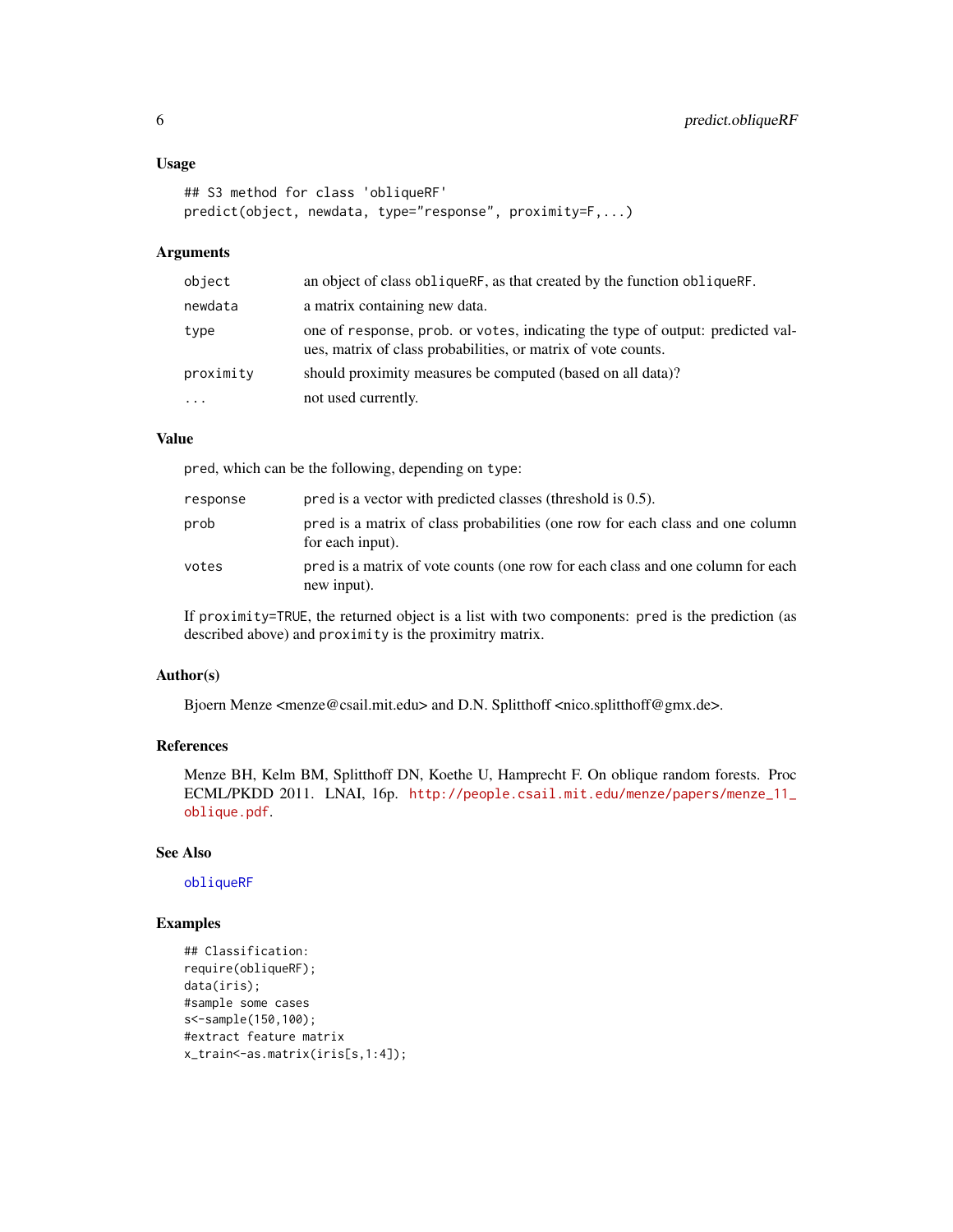#### predict.obliqueRF 7

```
#convert to 0/1 class labels
y_train<-(as.numeric(iris[s,5])>1)*1;
iris.orf <- obliqueRF(x_train,y_train);
```

```
#extract feature matrix
x<-as.matrix(iris[-s,1:4]);
#convert to 0/1 class labels
y<-(as.numeric(iris[-s,5])>1)*1;
pred <- predict(iris.orf,x,type="response",proximity=TRUE);
sum(pred$pred!=y)
```